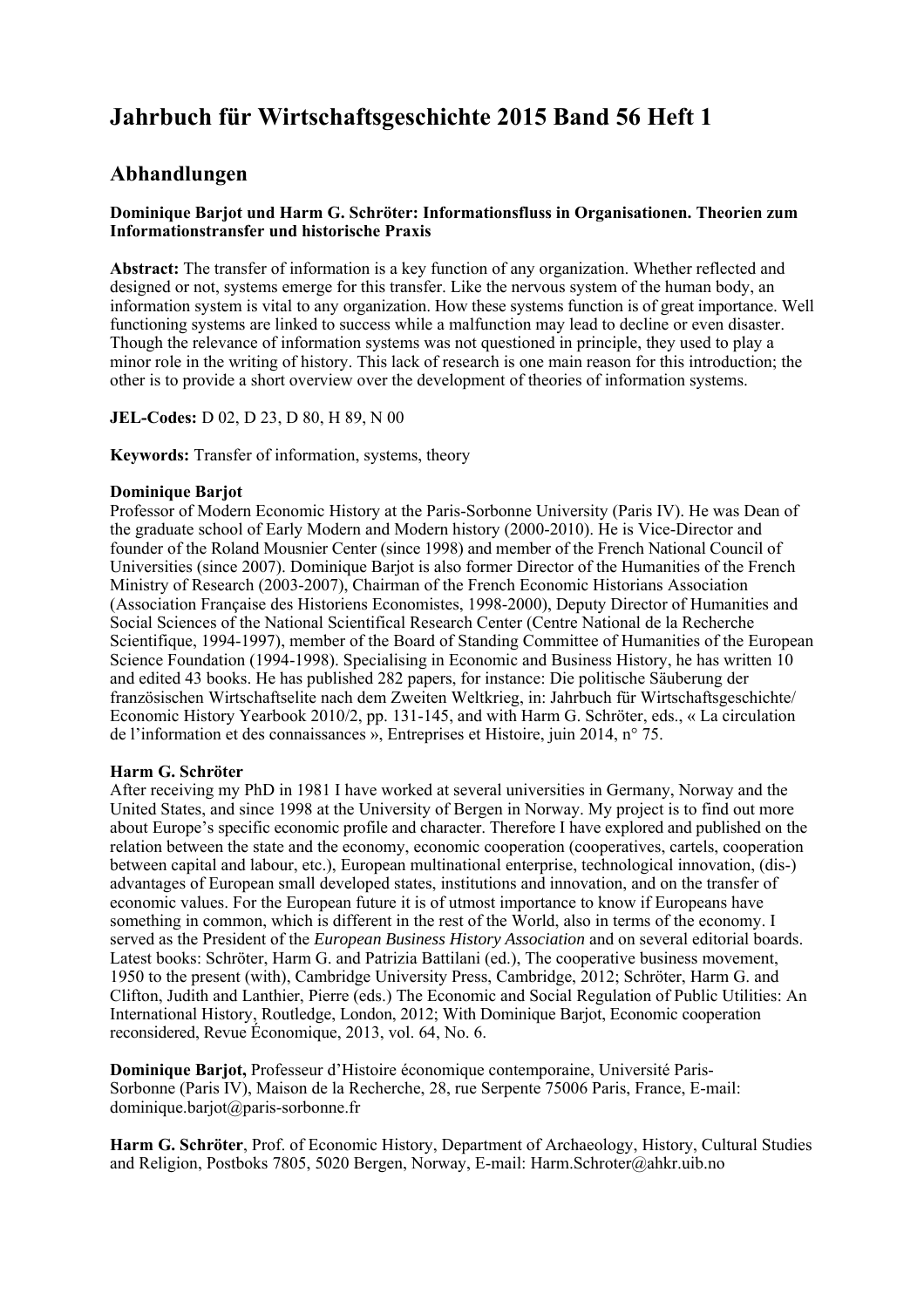#### **Nuria Puig: Brokering Trust: The Construction of Transnational Family Business Networks, 1980-2010**

**Abstract:** Family capitalism became considerably empowered over the three decades prior to the great recession in 2008. This article argues that the construction of transnational family business networks through the coordinated action of individuals and institutions was crucial to the overall legitimization of family capitalism. The rise of a family business institutional infrastructure in the United States and its creative translation into the European context are first described and then analysed in the light of organizational communication theory. Building on the communication as constitutive of organizations view (CCO) and on Casson's studies on the economics of trust, the article shows that interpersonal and inter-organizational trust and communication played a key role in the institutionalization of family business on both sides of the Atlantic. Consultants and the other drivers of this fascinating process acted primarily as trust brokers, helping to reduce transaction and information costs and bridge the gap between business owners, external professionals, and society. Finally, the story of the family business movement confirms that elites can easily manage cultural differences to engage in transnational networking. However, structural differences between US and European networks suggest that national institutional settings strongly influence communication among interest groups and its organizational outcome.

# **JEL-Codes:** D 64, F 60, N 80

**Keywords:** family business, transnational networks, organizational communication, institutionalization, internationalization

# **Nuria Puig**

Professor of Economic History and Institutions at the Universidad Complutense de Madrid (UCM), Spain. Her current research interests include the long term effects of foreign investment in late developing economies, and the role and organization of business groups and family firms in Europe. Her latest publications are "The Emergence of Family Business Studies: A Historical Approach to Key Centres, Ideas, and Scholars", in: A. Colli & P. Fernández (eds.) (2013), *Global Family Firms in the Global Economy*, pp. 13-33, CUP, Cambridge; and "Globalisation and the Organisation of Family Philanthropy: A case of Isomorphism?", *Business History* 55, 2, February 2013, pp. 1-28. Nuria Puig serves on the editorial board of *Business History Review* and *Revista de Historia Industrial. Economia y Empresa* and the board of the Asociación Española de Historia Económica (AEHE).

**Nuria Puig**, Facultad de Ciencias Económicas, Universidad Complutense de Madrid, 28223 Pozuelo de Alarcón (Madrid), Spain, E-mail: nuriapuig@ccee.ucm.es

# **Sven-Erik Grieg-Smith: Knowledge Transfer in Organizations: The Case of the Norwegian Army Defending Bergen 1940**

Abstract: This paper examines communication in crisis during the German attack on Bergen on the 9<sup>th</sup> of April 1940 and aims to clarify the difficulties under which military commanders operate. By the very nature of their role, leading officers inevitably take responsibility for the deaths of their own soldiers as well as of enemies but very few people appreciate – still less understand – the intricacies and stress of combat. This is especially so if there is a tension between the actions which appear most prudent to military officers in the field and those considered diplomatically appropriate by senior political officials.

# **JEL-Codes:** H 56, N 44, N 10, M 19

**Keywords:** Surprise attack, command and control, crisis management, conflicting perspectives

# **Sven-Erik Grieg-Smith**

Associate Professor Emeritus of History at the University of Bergen. At present he is Project Coordinator for the Norwegian Ministry of Defense. He is author of several books and articles on military history.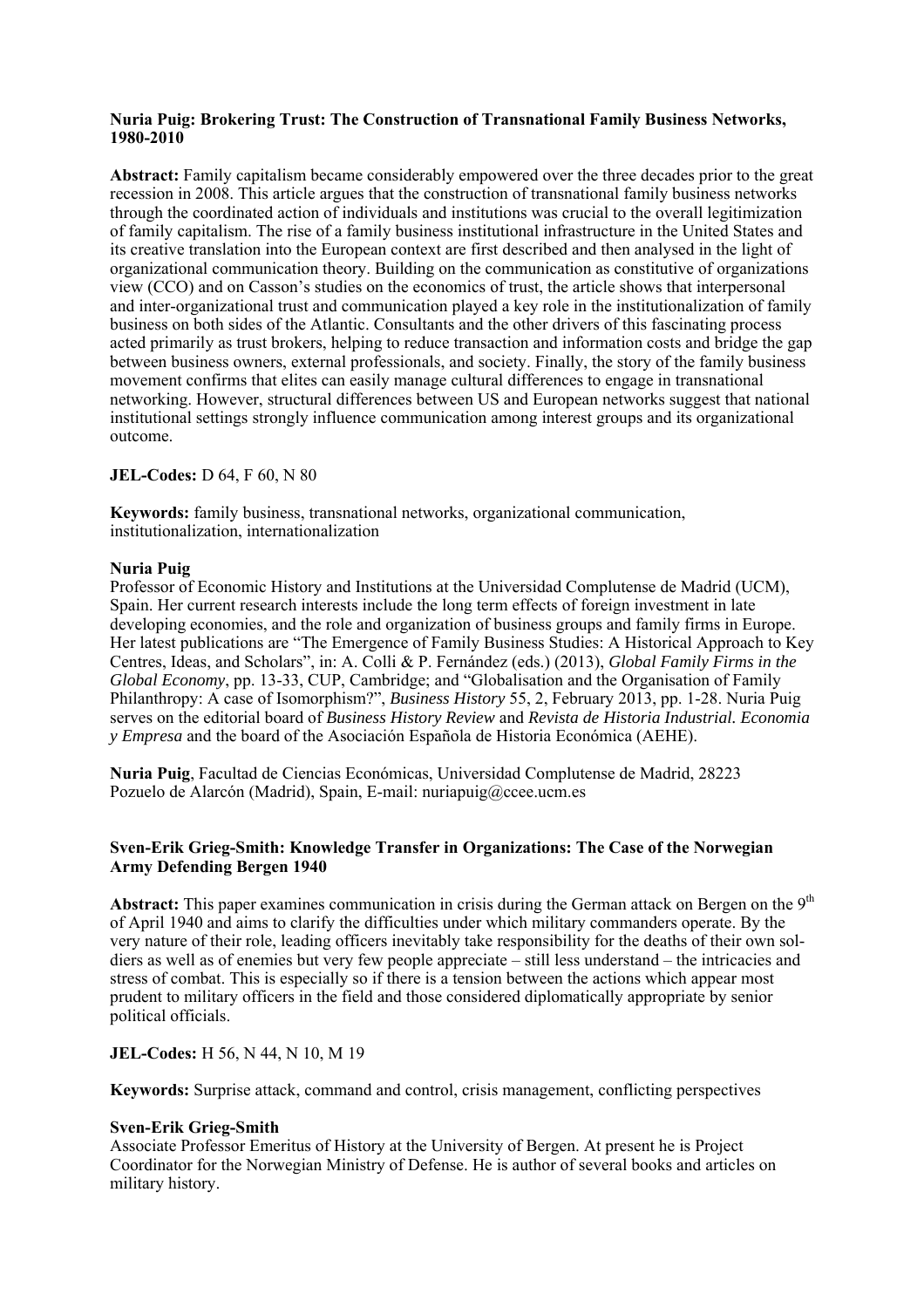**Sven-Erik Grieg-Smith**, University of Bergen, AHKR, Postbox 7805, N-5020 Bergen, Norway, E-mail: sven-erik.smith@ahkr.uib.no

## **Hideko Kono: Communication in Inter-firm Network:** *Guest Engineers* **and Knowledge Transfer in the Japanese Automobile Industry after the Second World War**

**Abstract:** This study examines communication in a system of inter-firm networks and the dynamics of knowledge transfer within such networks. The guest engineer system that was widely adopted in the Japanese automotive industry following the Second World War is the focus of this study. Significant positive effects of common knowledge shared by the firms involved, a constructive role of individuals as conveyors of information, and increased productivity and human capital gains are found to result from inter-firm network communication in the context of the Japanese automotive industry.

**JEL-Codes:** J 24, M 50, N 85, O 12, O 34

**Keywords:** Inter-firm Network, Guest Engineers, Knowledge Transfer

#### **Hideko Kono**

Professor at the Yokohama National University's faculty of International Social Sciences. She has studied the automobile industry since 1994. She received both master and doctorate degrees in administration from Waseda University. Prior to her academic career, she was an analyst with the LTCB (Long-Term Credit Bank of Japan) Research Institute.

**Hideko Kono,** Faculty of International Social Sciences, 79-4 Tokiwadai Hodogaya-ku, Yoko hama-shi, 240-8501 Japan, E-mail: hkono@ynu.ac.jp

#### **Jonas Scherner: Die Grenzen der Informationsbeschaffung, -transfer und -verarbeitung in der deutschen Wehr- und Kriegswirtschaftsverwaltung im Dritten Reich**

**Abstract:** During World War II an increasing share of the industrial output of Germany and the Naziruled European economies was converted for use in the German war effort. In order to steer this conversion, information gathering and processing were crucial. This paper examines the institutions and instruments of the German system of information gathering and processing and tries to identify its successes and failures. It will be shown that the origins of the system stemmed predominately from specific bottlenecks Germany faced during the pre-war period, which necessitated a more active role of the state given the aims of the Nazi regime. The ad-hoc character of some of the measures implemented in order to improve the information basis of the German economic administration produced a system which was ill-coordinated and incomplete. During the war, the information needs further increased and several reforms considerably improved the information basis of the state. Nevertheless, some fundamental problems stemming from the private-property based economic order in Germany and the specific industrial structure remained unresolved even after Speer had become armaments minister.

# **JEL-Codes:** D 82, D 83, N 44

**Keywords:** War economy, information asymmetries, communication

#### **Jonas Scherner**

Professor of Modern European Economic History at the Norwegian University of Science and Technology, Trondheim. He received both his doctoral degree and his Habilitation degree from the University of Mannheim. In the academic year 2005/2006 he was a postdoctoral visiting fellow at the Economic Growth Center, Yale University and in 2008/2009 Visiting Research Fellow at the German Historical Institute (GHI), Washington DC. His current research focuses on the economic history of the Nazi period, especially on the exploitation of occupied Europe during Nazi rule, the mobilisation and rationing of raw materials, and on the reconstruction of historical data.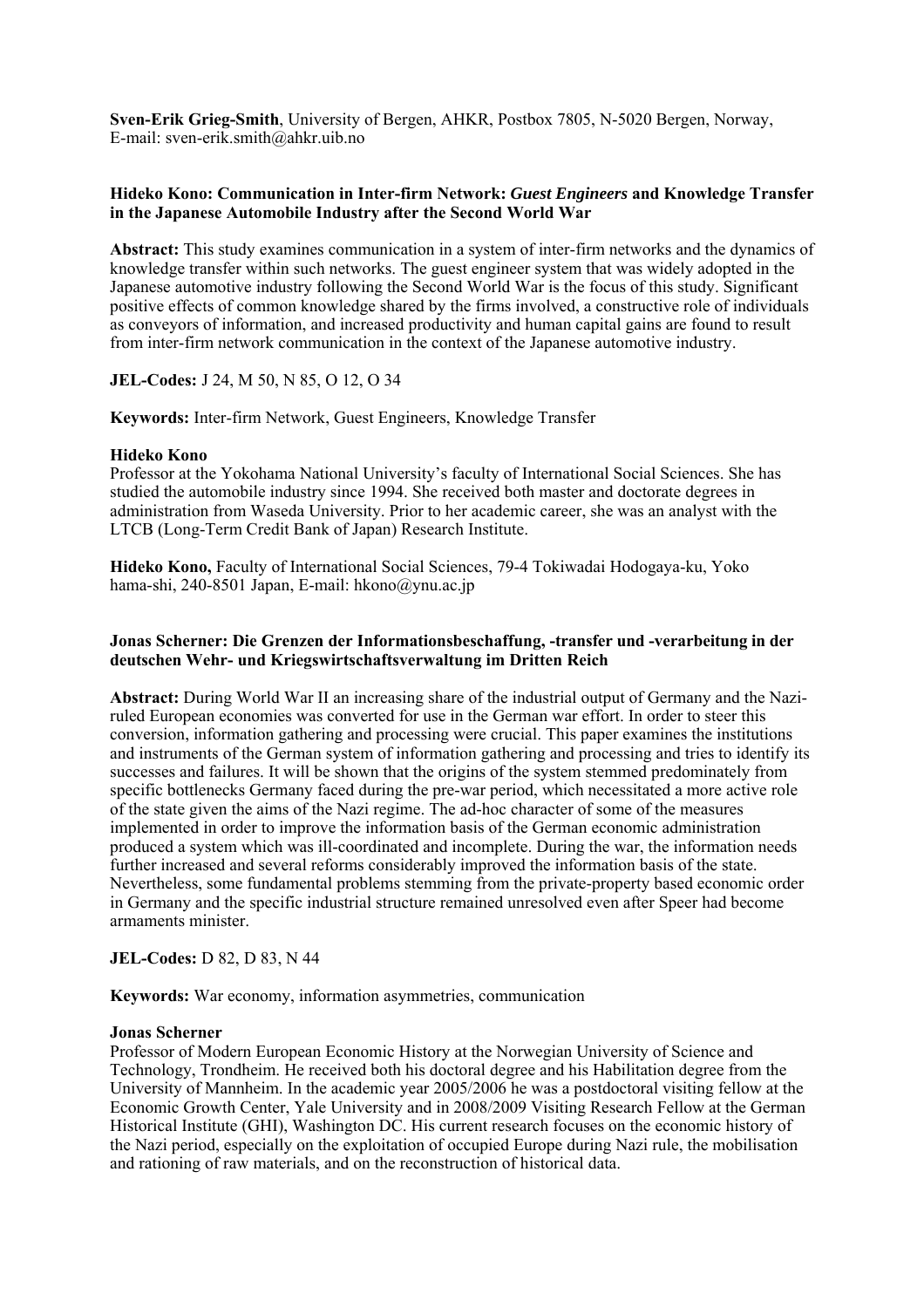**Jonas Scherner** (Prof. Dr.) Department of Historical Studies, Norwegian University of Science and Technology (NTNU), 7491 Trondheim, Norwegen, E-mail: jonas.scherner@ntnu.no

# **Heiko Braun und Christian Kleinschmidt: Internationale Marketingstrategien und Marketing-Informationssysteme der westdeutschen Pharmaindustrie in den 1950er bis 70er Jahren: Eine "Marketing-Informationsrevolution"?**

**Abstract:** Assuming that a formerly unknown quantity and quality of market data triggered a revolution in marketing information, we explore international marketing strategies and the significance of marketing information systems in the context of the re-internationalization of the pharmaceutical enterprises Bayer and Schering after 1945. Both companies faced an information deluge, and in both cases, distinct approaches to a modern marketing information system can be observed since the mid-1960s.

#### **JEL-Codes:** D 48, M 31, N 84

**Keywords:** Marketinggeschichte, Unternehmensgeschichte, Marketinginformationssysteme, Pharmazeutische Industrie

#### **Christian Kleinschmidt**

Geboren 1961, Studium der Geschichte, Sozialwissenschaften und Philosophie in Bochum (1. Staatsexamen 1988); Promotion an der Ruhr-Universität Bochum; Habilitation 2000 an der Ruhr-Universität Bochum; Lehrbeauftragter an der WHU in Vallendar (2006); Lehrstuhlvertretungen in Münster, Mainz und Dortmund, 2007-2009 Professur für Neuere Geschichte mit dem Schwerpunkt Zeitgeschichte an der Universität Paderborn; seit 2009 Professur für Wirtschafts- und Sozialgeschichte an der Philipps-Universität Marburg.

#### **Heiko Braun**

Geboren 1983, Studium der Verfassungs-, Sozial- und Wirtschaftsgeschichte, Politikwissenschaft und des Öffentlichen Rechts an der Rheinischen-Friedrich-Wilhelms-Universität Bonn (Magister Artium 2010); seit 2010 Wissenschaftlicher Mitarbeiter in der Abteilung Verfassungs-, Sozial- und Wirtschaftsgeschichte der Universität Bonn; ebenfalls seit 2010 Promotion zur Geschichte des Pharma-Marketings bei Bayer, Merck und Schering.

**Christian Kleinschmidt,** (Prof. Dr.) Philipps-Universität Marburg, Wirtschafts- und Sozialgeschichte, Wilhelm-Röpke-Str. 6c, 35032 Marburg, E-mail: christian.kleinschmidt@staff.unimarburg.de

**Heiko Braun,** (M.A.) Rheinische Friedrich-Wilhelms-Universität Bonn, Abteilung Verfassungs-, Sozial- und Wirtschaftsgeschichte, Konviktstr. 11, 53113 Bonn, E-mail: heibraun@uni-bonn.de

# **Harm G. Schröter: Communication Theory in Business History**

**Abstract:** Several theories on communication are tested on trial to what extent they can provide additional insight in business history. All are focused on one known example, the relation between the dyestuff cartel and its Japanese competitors in the interwar period. Can theory extend the limits of our knowledge even in well known cases? While the classification of types of information transfer according to Chun Wei Choo provides only limited new insights, other theories provided interesting results. One is the creation of mutual trust, which helps to explain the – from an economic point of view – quite surprising longevity of the cartel. Another application provides reasons for the cartel's largest strategic failure. Thus, communication theory can but need not provide deeper insights into business history.

# **JEL-Codes:** B 41, D 42, D 85, L 22, M 16

**Keywords:** Communication theory, transfer of information, dyestuff cartel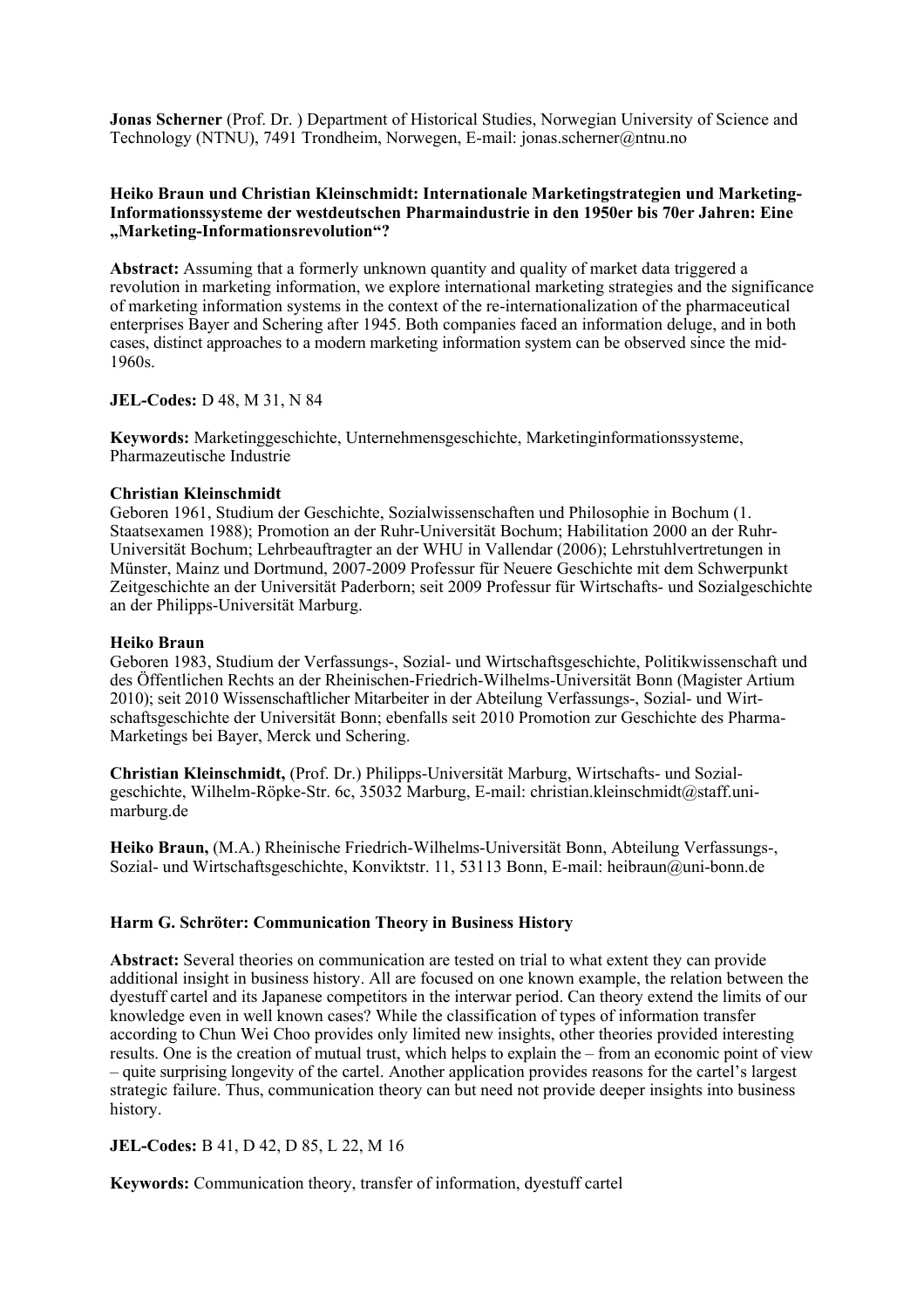#### **Harm G. Schröter**

After receiving my PhD in 1981 I have worked at several universities in Germany, Norway and the United States, and since 1998 at the University of Bergen in Norway. My project is to find out more about Europe's specific economic profile and character. Therefore I have explored and published on the relation between state and the economy, economic cooperation (cooperatives, cartels, cooperation between capital and labour, etc.), European multinational enterprise, technological innovation, (dis-) advantages of European small developed states, institutions and innovation, and on the transfer of economic values. For the European future it is of utmost importance to know if Europeans have something in common, which is different in the rest of the World, also in the economy. I served as the President of *European Business History Association* and on several editorial boards. Latest books: Schröter, Harm G. and Patrizia Battilani (ed.), The cooperative business movement, 1950 to the present (with), Cambridge University Press, Cambridge, 2012; Schröter, Harm G. and Clifton, Judith and Lanthier, Pierre (eds.) The Economic and Social Regulation of Public Utilities: An International History, Routledge, London, 2012; With Dominique Barjot, Economic cooperation reconsidered, Revue Économique, 2013, vol. 64, No. 6.

**Harm G. Schröter**, Prof. of Economic History, Department of Archaeology, History, Cultural Studies and Religion, Postboks 7805, 5020 Bergen, Norway, E-mail: Harm.Schroter@ahkr.uib.no

#### **Ralf Banken and Christian Marx: Knowledge Transfer in the Industrial Age: The Case of Gutehoffnungshütte, 1810-1945**

**Abstract:** The question about how companies solved their existing information and knowledge problems is rarely examined for companies of the  $19<sup>th</sup>$  and  $20<sup>th</sup>$  century. Therefore the following contribution takes a closer look at the methods used by Gutehoffnungshütte in this period for obtaining the relevant information and how it ensured that the information would reach the particularly targeted employee. This case study of one of the most important pioneers of the German industrialization shows that the company's management used different methods (bureaucratisation, reports, meetings etc.) which developed only slowly in an evolutionary and implicit way because knowledge basically remained bound to certain persons until 1914. After the First World War, the company grew enormously under the leadership of the new chairman of the executive board Paul Reusch, who created a management-by-letter system that provided him with a lot of information and a monopoly on power until his dismissal during the Second World War.

**JEL-Codes**: D 23, D 83, M 10, N 83, N 84, O 31

**Keywords**: German Enterprise 1810**-**1945**,** Knowledge Transfer**,** German Industrialization, Management Structure, Iron and Steel Industry, Internal Organization

# **Ralf Banken**

Researcher in the Department of History, University of Cologne (research project "Tax Policy in the Third Reich 1933-1945") and Privatdozent at the History Department, Chair for Economic and Social History, Goethe-University Frankfurt am Main, Germany. Recently he published: MAN. The History of a German Industrial Enterprise, München 2009. (together with Johannes Bähr and Thomas Fleming); Edelmetallmangel und Großraubwirtschaft. Die Entwicklung des deutschen Edelmetallsektors und die Degussa AG 1933-1945, Berlin 2009; Wirtschaftssteuerung durch Recht im Nationalsozialismus. Studien zur Entwicklung des Wirtschaftsrechts im Interventionsstaat des "Dritten Reichs", Frankfurt am Main 2006 (together with Johannes Bähr). His main research interests are in in the fields of Economic History of the Third Reich 1933-1945, the European Industrialization 1750- 1850, and German Economic History from the  $18<sup>th</sup>$  to the  $20<sup>th</sup>$  Century.

#### **Christian Marx**

Researcher in the Department of Modern and Contemporary History, Research Centre for Europe, University of Trier, Germany (research project "Europeanization of Multinationals – European Multinational Companies between Europeanization and Globalization, 1965-1990"). Recently he published: Paul Reusch und die Gutehoffnungshütte. Leitung eines deutschen Großunternehmens, Göttingen 2013; Die Internationalisierung der Chemieindustrie in der Zeit nach dem Boom als Herausforderung für die "Deutschland AG", in: R. Ahrens/B. Gehlen/A. Reckendrees (Eds.): Die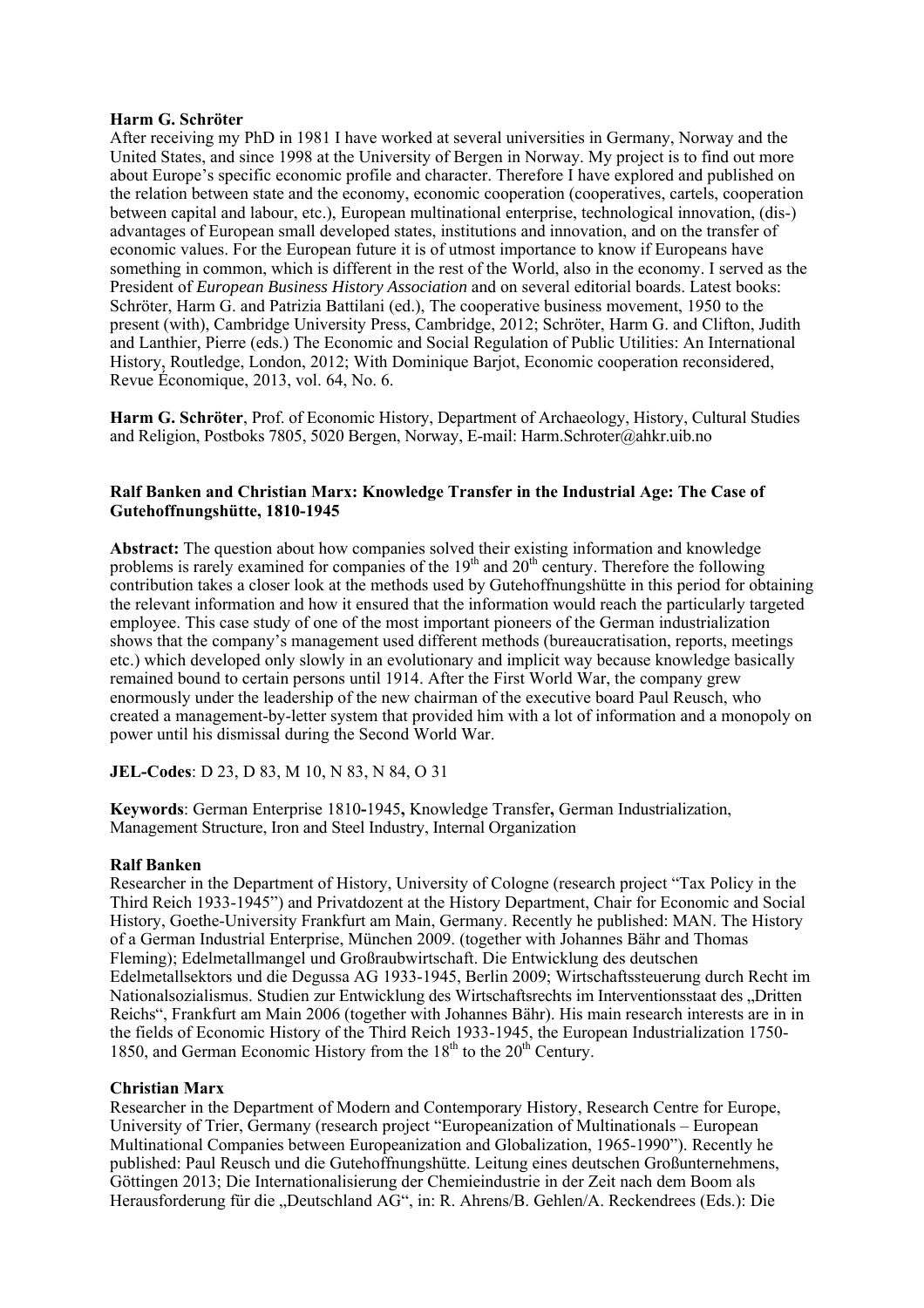"Deutschland AG". Historische Annäherungen an den bundesdeutschen Kapitalismus. Essen 2013, pp. 247-273; Die Manager und McKinsey. Der Aufstieg externer Beratung und die Vermarktlichung des Unternehmens am Beispiel Glanzstoff, in: M. Reitmayer/Th. Schlemmer (Eds.): Die Anfänge der Gegenwart. Umbrüche in Westeuropa nach dem Boom. München 2014, pp. 65-77. His main research interests are in in the fields of Corporate Networks, German Business History, and European Business and Economic History in the  $19<sup>th</sup>$  and  $20<sup>th</sup>$  Century.

**Ralf Banken**, (PD) Wittelsbacher Allee 23, 60316 Frankfurt am Main, E-mail: Ralf.Banken@t-online.de

**Christian Marx**, (PhD) Research Centre for Europe, Faculty III: Modern and Contemporary History, University of Trier, 54286 Trier, E-mail: marxchr@uni-trier.de

#### **Takafumi Kurosawa: Breaking through the Double Blockade: Inter-Atlantic Wartime Communications at Roche**

Abstract: This paper examines the roles of information and knowledge sharing, and of communication in businesses during the interwar period and during World War II (WWII). It focuses on F. Hoffmann-La Roche Ltd. (Roche), a Swiss pharmaceutical company. During WWII, the Axis Powers and the Allies imposed a double blockade on Switzerland and Roche's market was divided between the two belligerent camps. Roche coped by mobilizing a unique twin-structure, a provision introduced during the interwar period, by transforming the ownership structure in terms of both ownership and control. While this strategy enabled its expansion in the U.S. market and safeguarded the group against various political risks, it also destabilized the group's unity. As intensive as it may have been, telecommunication across the Atlantic was not sufficient for sharing crucial knowledge and checking the U.S. subsidiary's thirst for independence. To control the situation, the financial director of Roche's Basel headquarters travelled to the United States, breaking the double blockade. Eventually, the on-site, face-to-face communication and a long-distance telephone call contributed to the survival of the company as a unified organization.

# **JEL-Codes:** N 40, N 44, N 80, N 84

**Keywords:** information, knowledge, communication, multinational enterprise, holding company, business history, political risk, WWII, neutrality, Switzerland

#### **Takafumi Kurosawa**

Professor of Economic Policy at the Graduate School of Economics, Kyoto University, Japan. His dissertation analyzed the Swiss economy and the formation of the cross-border economic region in the 19th century. He translated the Final Report of the Bergier Commission into Japanese, combining his original research outcomes. His publications in English explore multinational enterprises and political risk, industrial clusters, the paper and pulp industry, and industrial policy. His work includes European as well as Japanese cases. Since 2012, he has been leading a large-scale international research project on the competitiveness of regions, with a focus on the history of industry. Since 2010, he has conducted joint research with Ben Wubs (Erasmus University Rotterdam) on "Political Risks and Organizational Structure of MNEs: A comparative study on Anglo-Dutch and Swiss companies".

**Takafumi Kurosawa,** Graduate School of Economics, Kyoto University, Sakyo-Ku, Yoshida Honcho, Kyoto City, 606-8501 Japan, E-mail: kurosawa.takafumi.6e@kyoto-u.ac.jp

#### **Harm G. Schröter: Transfer of Information within Organi-zations – First Results**

**Abstract:** A first overview on the usefulness of systems of information transfer for business history is provided, taking into account the contributions of this volume as well as others. The confrontation of empirical information and theory was useful to a certain extent, while it showed little progress in a couple of other cases. Within such systems of information transfer, trust, author and cultural knowledge play a significant role, which helps explain management results. Their degree can explain success and failure, though not in a linear way. The human factor plays an overriding part only in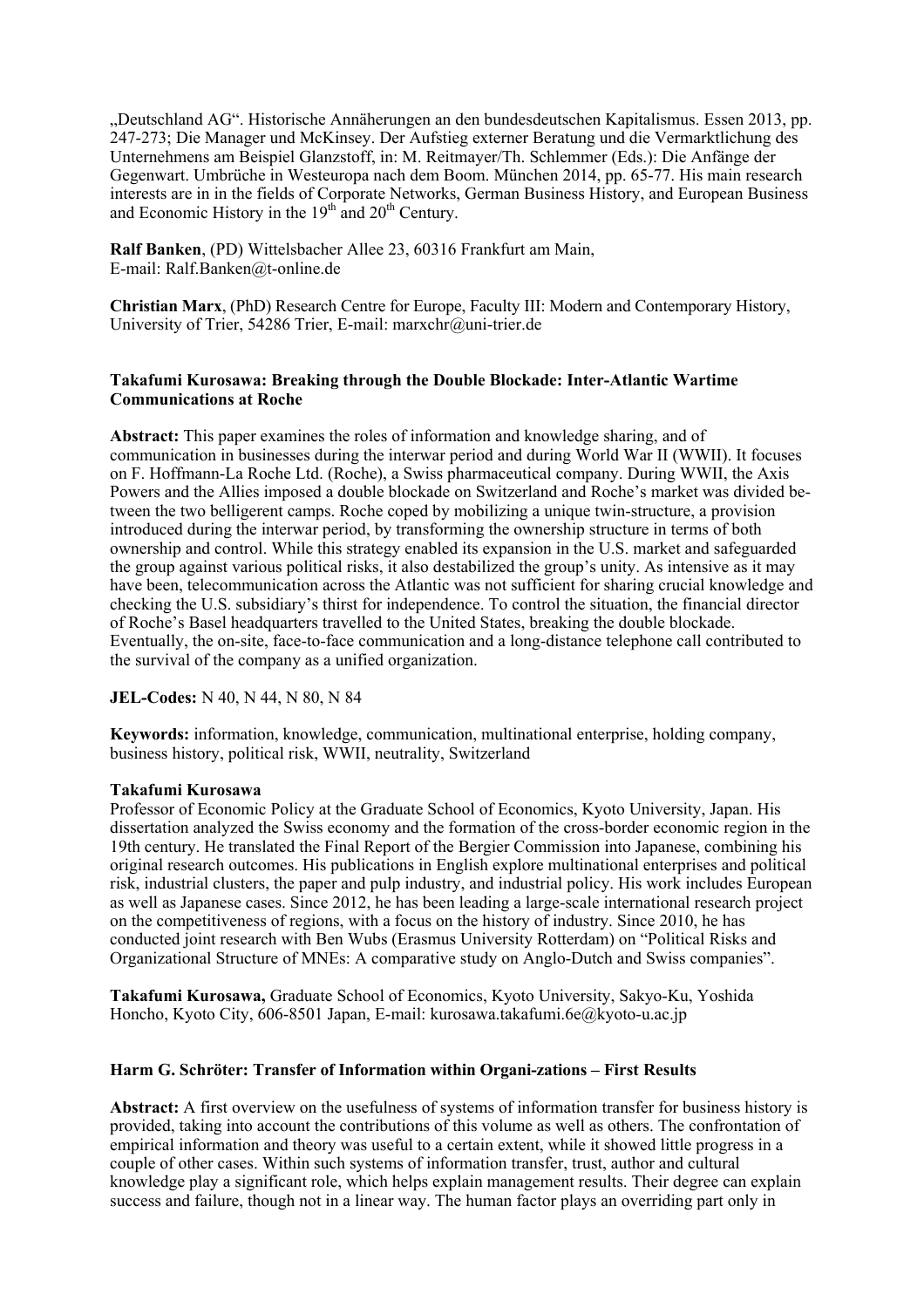exceptional cases where an extremely strong personality represents the top of an organization, otherwise structural factor prevail. Since there is no taxonomy it is difficult though not impossible to evaluate the quality and usefulness of a specific system of information. There is some indication that organizations which are exposed to competition make better use of their systems than non-competitive organizations.

# **JEL-Codes:** B 49, D 83, M 1, N 80

**Keywords:** Transfer of information, information systems, business history

#### **Harm G. Schröter**

After receiving my PhD in 1981 I have worked at several universities in Germany, Norway and the United States, and since 1998 at the University of Bergen in Norway. My project is to find out more about Europe's specific economic profile and character. Therefore I have explored and published on the relation between state and the economy, economic cooperation (cooperatives, cartels, cooperation between capital and labour, etc.), European multinational enterprise, technological innovation, (dis-) advantages of European small developed states, institutions and innovation, and on the transfer of economic values. For the European future it is of utmost importance to know if Europeans have something in common, which is different in the rest of the World, also in the economy. I served as the President of *European Business History Association* and on several editorial boards. Latest books: Schröter, Harm G. and Patrizia Battilani (ed.), The cooperative business movement, 1950 to the present (with), Cambridge University Press, Cambridge, 2012; Schröter, Harm G. and Clifton, Judith and Lanthier, Pierre (eds.) The Economic and Social Regulation of Public Utilities: An International History, Routledge, London, 2012; With Dominique Barjot, Economic cooperation reconsidered, Revue Économique, 2013, vol. 64, No. 6.

**Harm G. Schröter**, Prof. of Economic History, Department of Archaeology, History, Cultural Studies and Religion, Postboks 7805, 5020 Bergen, Norway, E-mail: Harm.Schroter@ahkr.uib.no

# **Diskussion**

#### **Georg Stöger and Reinhold Reith: Western European Recycling in a Long-term Perspective. Reconsidering Caesuras and Continuities**

**Abstract:** Scholarship on the history of material flows stresses the fundamental changes in the recycling of materials between the nineteenth century and the mid-twentieth century and points to different caesuras during this period. Industrialization and urban sanitation constituted a major turning point for recycling followed by another connected to the advent of the mass consumer society. Seen in a long-term perspective, however, the picture seems more complex. There were significant changes, but there are also indications of evolving and persisting recycling systems. Mainly dealing with urban settings, the article argues that pre-industrial forms persisted within the field of "modern" recycling alongside the ruptures that can be detected for material flows and recycling systems since the end of the nineteenth century.

# **JEL-Codes:** N 51, N 53, Q 53, Q 56

**Keywords:** Environmental history, resources, recycling, sustainability, material flows

# **Georg Stöger**

Post-doctoral assistant for economic, social and environmental history at the University of Salzburg. Currently his research focuses on urban environmental issues of the eighteenth and nineteenth centuries. Most recently he has published on pre-modern and modern practices of material reuse, such as second-hand trade, repairing and recycling.

# **Reinhold Reith**

Professor of economic, social and environmental history at the department of history at the University of Salzburg. His major interest and empirical research concern artisans, wages, labour, food,